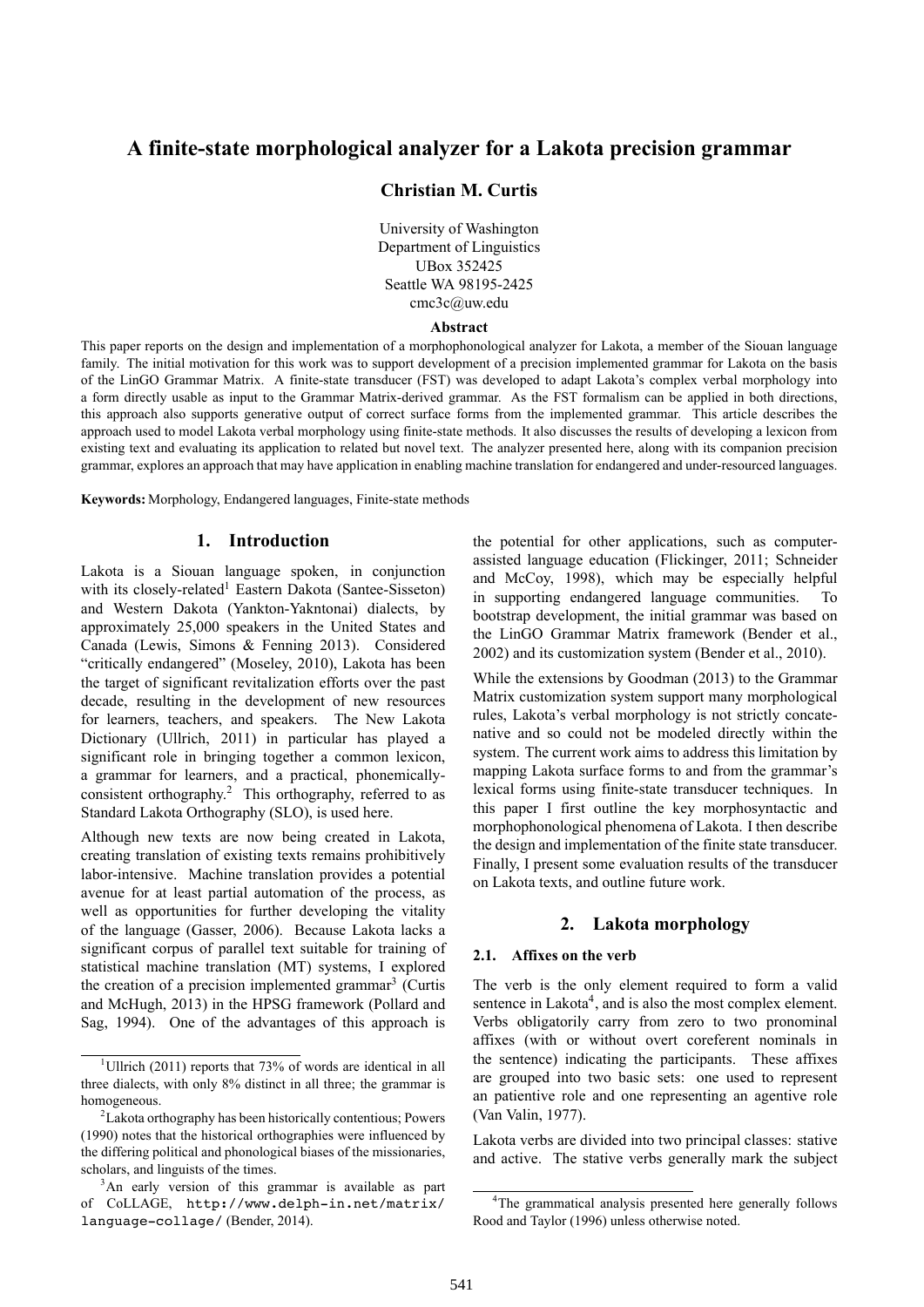|         | prefixing   | infixing  | mixed      |
|---------|-------------|-----------|------------|
| 1SG.AGT | wahí        | slolwáye  | owále      |
| 1DU.AGT | unhí        | slol'únye | unkóle     |
|         | hí          | slolyÁ    | olé        |
|         | 'come here' | 'kmow'    | 'look for' |

Table 1: Affixation patterns

using the patientive affixes, while the active verbs do so using the agentive affixes (and mark the transitive object with the patientive affixes). An additional, semanticallylimited class of impersonal verbs take no affixes. The active verbs are also broadly grouped into three classes, partially predicted by the phonology of the stem, that exhibit distinct paradigms in the agentive affixes. A small number of verbs are partly or completely irregular.

In addition, verbs exhibit one of three affixation patterns: prefixing, infixing, and "mixed." The mixed pattern is primarily infixing, with the exception of the first person non-singular, which is prefixing. These patterns are illustrated in Table 1. The affixation pattern of a verb can frequently be predicted by its derivation, but many verbs are not synchronically analyzable or are otherwise unpredictable; the pattern is therefore generally regarded as lexically-specified.

For transitive verbs, the affixes generally occur together in the appropriate infix or prefix position and ordered with the patientive before the agentive. Transitive verbs of the mixed-position paradigm when both affixes are present are a special case: the agentive *uŋ(k)-* should be prefixed and the patientive *wičha-* infixed, which conflicts with the patientive-first ordering. In this case, the affixes are instead combined and infixed: *owíčhauŋkole* ('you (sg.) and I looked for them') instead of the expected \**uŋkówičhale* .

The third person is marked by a zero affix in all instances except for the collective animate plural; the inanimate plural is marked by restricted reduplication. In addition, the plural is marked in all persons by the suffix *-pi*, and is ambiguous between patient and agent.

The affix paradigms for both stative and active verbs are summarized in Table 2.

### **2.2. Morphophonology**

Lakota also exhibits several important morphophonological changes in the standard orthography that must be taken into consideration.

### **Ablaut**

Ablaut is pervasive on Lakota verbs. Verbs which undergo ablaut are identified in citation form by a final uppercase *-A*. The vowel to be used is determined by what follows the verb: *-e* in sentence-final position, *-iŋ* before certain enclitics, and *-a* otherwise.

# **Velar fronting**

The velar plosives /k k<sup>x</sup> k'/ (*k kȟ k*') are fronted to /t  $\int$ t $\int$ <sup>n</sup> t $\int$ <sup>'</sup>/ (*č čh č'*) when preceded by the front vowel /i/.

### **Nasalization spread**

Nasalization is spread to *ya*/*yi*/*yu*, *ha*/*hi*/*hu*, and *wa*/*wi*/*wu* when preceded by a nasal vowel /ã ĩ ũ/ (*aŋ iŋ uŋ*). For example, *yá* 'to go there' becomes *uŋyáŋpi* 'we go there'.

### **Stress**

Stress in Lakota is contrastive and subject to morphologic shift. Words with second-syllable stress, when prefixed, retain stress on the (new) second syllable (*ičháǧe → imáčhaǧe*), while words with first-syllable stress generally retain it (*ípuze → ímapuze*).

# **3. FST implementation**

This analyzer is implemented using XFST, the popular Xerox finite-state toolchain (Beesley and Karttunen, 2003). A **lexc** transducer is used to map the abstract tokens of the grammar implementation into an intermediate regular language, while an **xfst** transducer implements replacement rules to map the intermediate language to surface strings.

The finite-state formalism allows these two transducers to be composed into a single network, as well as permitting it to operate in both then analysis (look-up) and generation (look-down) directions (see Figure 1).

The upper-side, "lexical" language is designed to interface cleanly with the Grammar Matrix morphology library (Goodman, 2013) by expressing words in their lexical stem form, followed by position classes for morphosyntactic pseudo-suffixes, e.g. olé+3SgPat+1SgAgt ('I look for it') corresponds to the lower-side, surface form *owále* (*o-Ø-wa-lé*).

The FST lexical entries include part-of-speech information, which can be included as labels in the upper-side language. However, the HPSG grammar implementation uses typed feature structures (Copestake, 2002) for its lexical entries and ignores these labels.

### **3.1. Affix position**

To implement the different affix positional paradigms, the **lexc** lexical entries insert the placeholder symbols 'P' (for *Patientive*) and 'G' (for *aGentive*) in the appropriate location on the lower-side language. 'A' is used, as in the citation form, to represent the final vowel for verbs that undergo ablaut:

| hanskÁ | PhanskÁ | stative, prefixing                   |
|--------|---------|--------------------------------------|
| ípuzA  | íPpuzA  | stative, infixing                    |
| slolyÁ |         | slolPGyÁ active/transitive, infixing |

For active verbs, the lexical entry also adds a lower-side token to express the inflection class (e.g. ˆWaPrefix, ˆYStem, etc.).

The first **xfst** replace rules, in turn, substitute the P and G placeholders with the appropriate affix form, selecting based on inflection class for active verbs. Subsequent replace rules implement the morphophonological changes such as nasalization spread and velar fronting. A final set of **xfst** replace rules shift stress to the second syllable when necessary.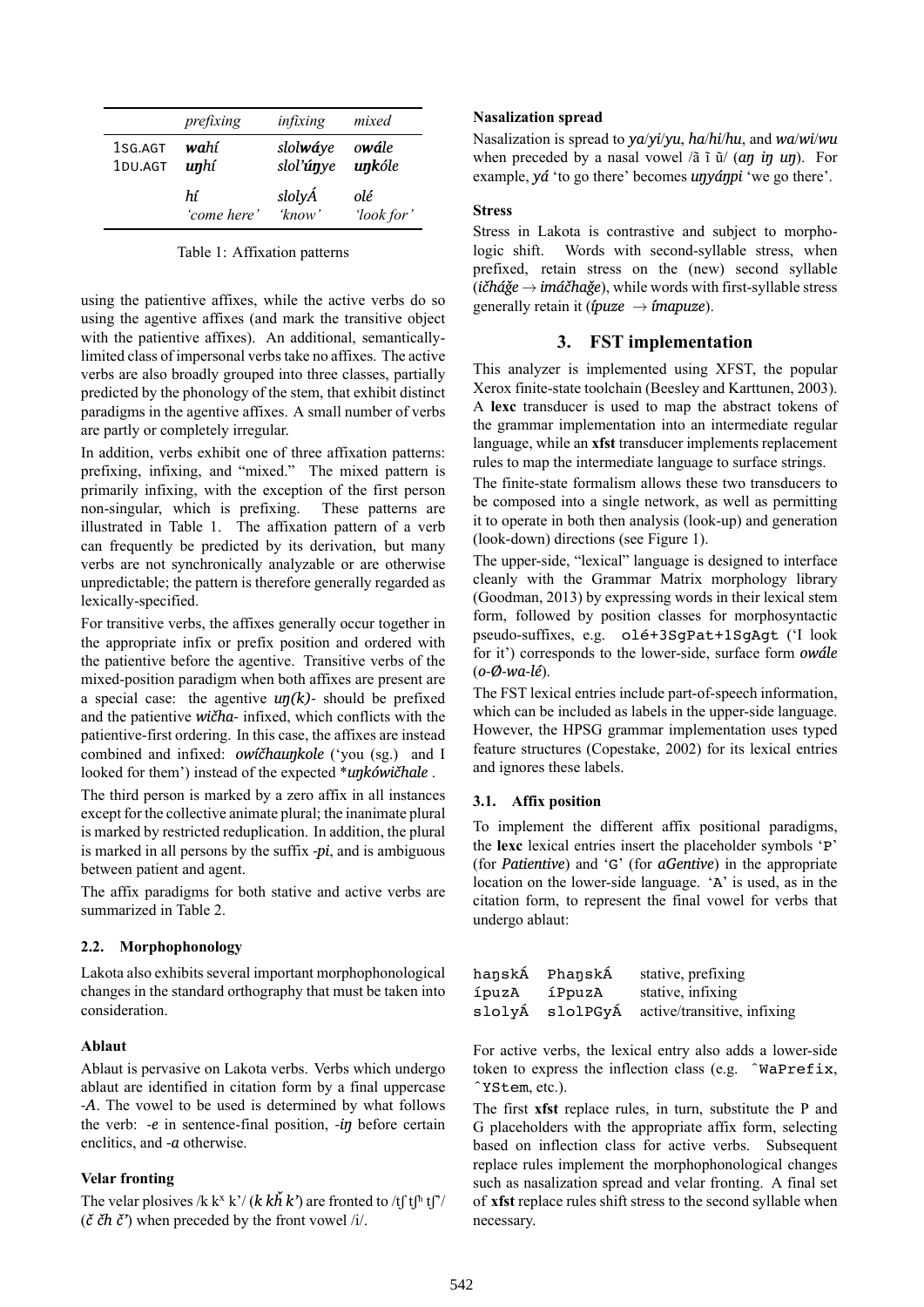|               |                | Stative or                         | <b>Active Agentive</b>                   |                      |                   |
|---------------|----------------|------------------------------------|------------------------------------------|----------------------|-------------------|
| Number/Person |                | Patientive                         | Class I $(wa/ya)$                        | Class II ( $y$ -stem | Class III (nasal) |
|               |                | ma-                                | wa-                                      | b-                   | m-                |
| Singular      | 2              | ni-                                | ya-                                      | ŀ-                   | n-                |
|               | 3              |                                    | Ø                                        |                      |                   |
| Dual          |                | $\mathfrak{u}\eta(\mathfrak{k})$ - |                                          |                      |                   |
|               |                |                                    |                                          |                      |                   |
| Plural        | $\overline{2}$ |                                    | $\frac{u\eta(k)- -pi}{ya -  -pi}$<br>-pi |                      |                   |
|               | 3              |                                    |                                          |                      |                   |
|               | 3 (collective) | wičha-                             | a-/wičha-                                | a-/wičha-            | wičha-            |

Table 2: Pronominal affix paradigms



Figure 1: FST composition example

### **3.1.1. Mixed-position affix paradigm**

Although the placeholder-replacement strategy worked well in the general case, the replacement rules were not expressive enough to resolve the true long-distance dependency of affix position on the pronominal pseudo suffix. To address this problem, I applied the unifying flag diacritics developed by Beesley and Karttunen (2003). A unifying flag diacritic takes the form @U.Feature.Value@ and succeeds if Feature is either set to Value or unset (in which case it also sets Feature to Value); it fails otherwise, blocking that path.

For each verb of the mixed-position paradigm, I created two lexical entries in **lexc**: one with the placeholder(s) in prefix position, and one with them in infix position. The lower-side **lexc** output for each entry also included a unifying flag diacritic, either @U.Mix.Prefix@ or @U.Mix.Infix@ as appropriate. The lexical entries for the person/number pseudo suffixes also included flag diacritics: @U.Mix.Prefix@ for +1DuAgt and +1PlAgt, and @U.Mix.Infix@ otherwise. The behavior of the unifying flag diacritic ensures that only the appropriate paths can be followed.

A simplified fragment of the **lexc** lexicon illustrating the use of flag diacritics is shown in Figure 2.

#### **4. Evaluation and future work**

The initial version of the analyzer, developed primarily for testing the HPSG grammar, included lexical entries for 58 verbs, 30 nouns, and 4 articles and enclitics. In this form it produced the correct surface form for all 167 grammatically-correct cases in the precision grammar test suite.

To create a realistic test corpus for the analyzer, I transcribed 28 sentences (631 words) from stories originally collected by Deloria (1932) into the standard orthography. I extracted lexemes by cross-reference to Ullrich (2011), and added them to the **lexc** lexicon. The significantly-expanded lexicon was then applied to the source text to confirm full and correct analysis of all input words. Detailed metrics for the analyzer are shown in Table 3.

|                       | <b>Baseline</b> | Expanded |
|-----------------------|-----------------|----------|
| <b>Verbs</b>          | 58              | 195      |
| <b>Nouns</b>          | 30              | 79       |
| Other                 |                 | 357      |
| Total lexical entries | 92              | 631      |
| FST size              | 211.5K          | 423.9K   |
| <b>FST</b> states     | 3160            | 6152     |

#### Table 3: FST metrics

I also transcribed an additional 15 sentences as held-out test cases. Without adding new lexical entries, the transducer correctly analyzed 156 of 264 words (59.1%). Although this is not an especially high accuracy, it should be noted that this was achieved purely by adding to the lexicon—no morphophonological rules were added or expanded. The failed words represented 87 distinct lexemes, over half of which (56.3%) were nouns and other types which exhibit no morphology. This suggests that significant improvements are available through simple data capture without additional analysis.